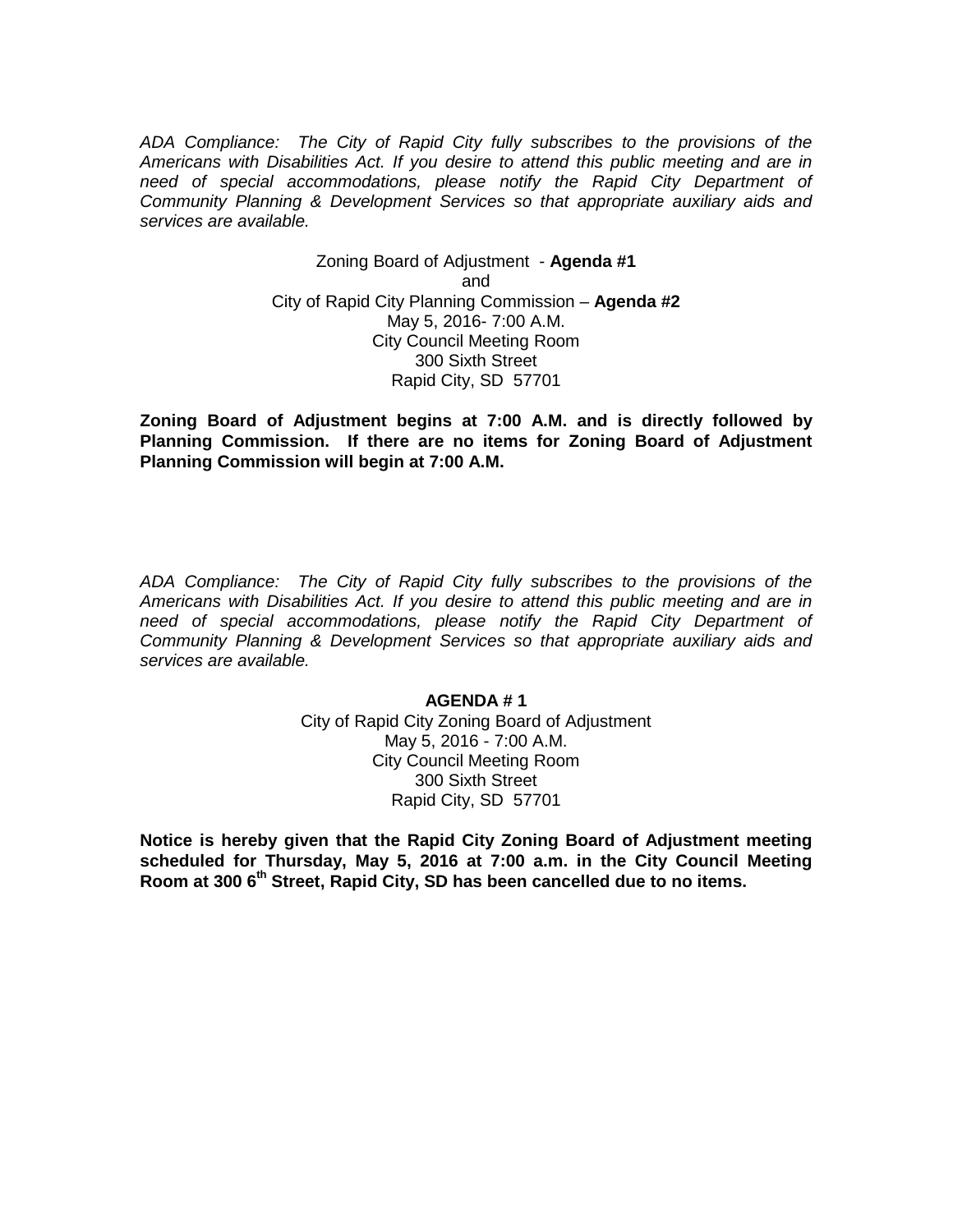*ADA Compliance: The City of Rapid City fully subscribes to the provisions of the Americans with Disabilities Act. If you desire to attend this public meeting and are in need of special accommodations, please notify the Rapid City Department of Community Planning & Development Services so that appropriate auxiliary aids and services are available.*

### **AGENDA # 2**

City of Rapid City Planning Commission May 5, 2016 - 7:00 A.M. City Council Meeting Room 300 Sixth Street Rapid City, SD 57701

SOME OF THE ITEMS ON THIS AGENDA ARE SUBJECT TO A PUBLIC HEARING *OR CONSIDERATION BY THE RAPID CITY COUNCIL FOR FINAL ACTION. PLEASE CONTACT THE COMMUNITY PLANNING & DEVELOPMENT SERVICES STAFF FOR INFORMATION REGARDING THE DATE ANY PARTICULAR ITEM MAY BE CONSIDERED BY THE CITY COUNCIL.*

### **Consent Calendar**

**The following items have been placed on the Consent Calendar for action to be taken on all items in accordance with staff's recommendation by a single vote. Any item may be removed from the Consent Calendar by any Planning Commissioner, staff member, or audience member, for separate consideration:**

## **---CONSENT CALENDAR---**

- 1. Approval of the April 21, 2016 Planning Commission Meeting Minutes.
- 2. No. 16PL024 Park Hill Subdivision No. 7

A request by Sperlich Consulting, Inc., for Park Hill Development, Inc. to consider an application for a **Preliminary Subdivision Plan** for property generally described as being located west of the intersection of Sydney Drive and Ridge View Drive.

- 3. No. 16VR001 Park Hill Subdivision No. 7 A request by Sperlich Consulting, Inc. to consider an application for a **Vacation of Right-of-Way** for property generally described as being located at Wilma Street north of Sydney Drive.
- \*4. No. 16PD021 Copper Ridge Subdivision

A request by Bob Brandt to consider an application for a **Major Amendment to a Planned Development to allow the 2nd phase of multifamily housing** for property generally described as being located at 2000 Promise Road.

*The Rapid City Planning Commission's action on this item is final unless any party appeals that decision to the Rapid City Council. All appeals must be submitted in writing to the Department of Community Planning & Development Services by close of business on the seventh full calendar*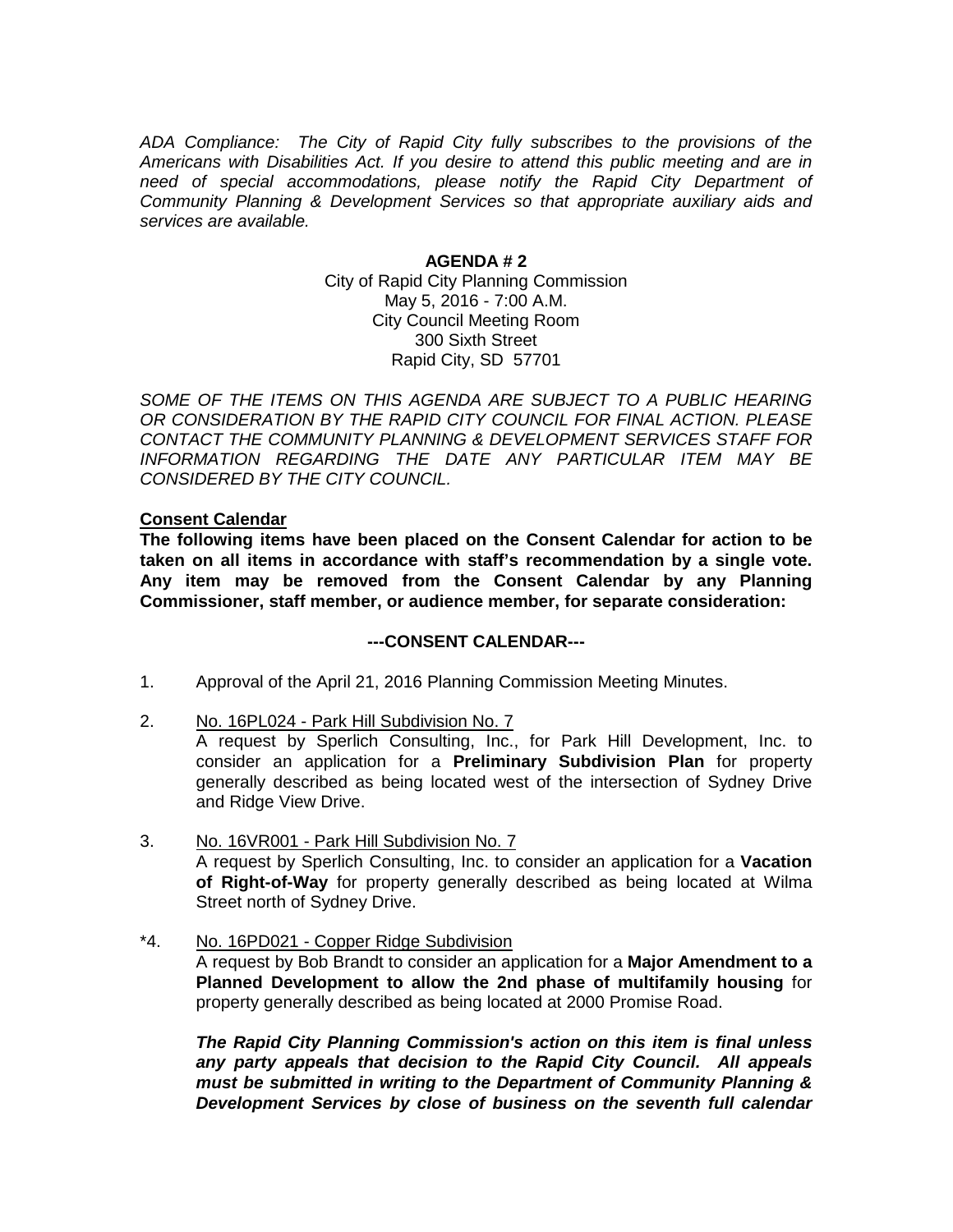## *day following action by the Planning Commission.*

- 5. No. 16PL033 HMC Subdivision A request by FMG Engineering to consider an application for a **Preliminary Subdivision Plan** for property generally described as being located east of Sturgis Road north of West Chicago Street.
- 6. No. 16PL034 Rahn Subdivision A request by Steve Thingelstad, Britton Engineering Inc for Glynda Rahn to consider an application for a **Preliminary Subdivision Plan** for property generally described as being located at 13924 Neck Yoke Road.
- 7. No. 16PL035 Elks Country Estates A request by KTM Design Solutions, Inc. to consider an application for a **Preliminary Subdivision Plan** for property generally described as being located at 3621 Willowbend Road.
- \*8. No. 16UR009 Enchanted Hills Subdivision A request by David Rath for Ray and Amy Thompson to consider an application for a **Conditional Use Permit to allow an oversized garage** for property generally described as being located at 5217 Ridgeview Road.

*The Rapid City Planning Commission's action on this item is final unless any party appeals that decision to the Rapid City Council. All appeals must be submitted in writing to the Department of Community Planning & Development Services by close of business on the seventh full calendar day following action by the Planning Commission.*

**---END OF CONSENT CALENDAR---**

# **---BEGINNING OF REGULAR AGENDA ITEMS---**

\*9. No. 16PD019 - Rushmore Crossing

A request by Scull Construction for Granite Mountain Restaurants to consider an application for a **Final Planned Development Overlay to allow an on-sale liquor establishment in conjunction with a restaurant** for property generally described as being located at Lot 5A2 Rushmore Crossing.

*The Rapid City Planning Commission's action on this item is final unless any party appeals that decision to the Rapid City Council. All appeals must be submitted in writing to the Department of Community Planning & Development Services by close of business on the seventh full calendar day following action by the Planning Commission.*

\*10. No. 16PD020 - Buffalo Crossing

A request by KTM Design Solutions, Inc for SK East LLC to consider an application for an **Initial and Final Planned Development to allow townhomes and single family residences** for property generally described as being located in the southeast corner of US Highway16 and Catron Boulevard.